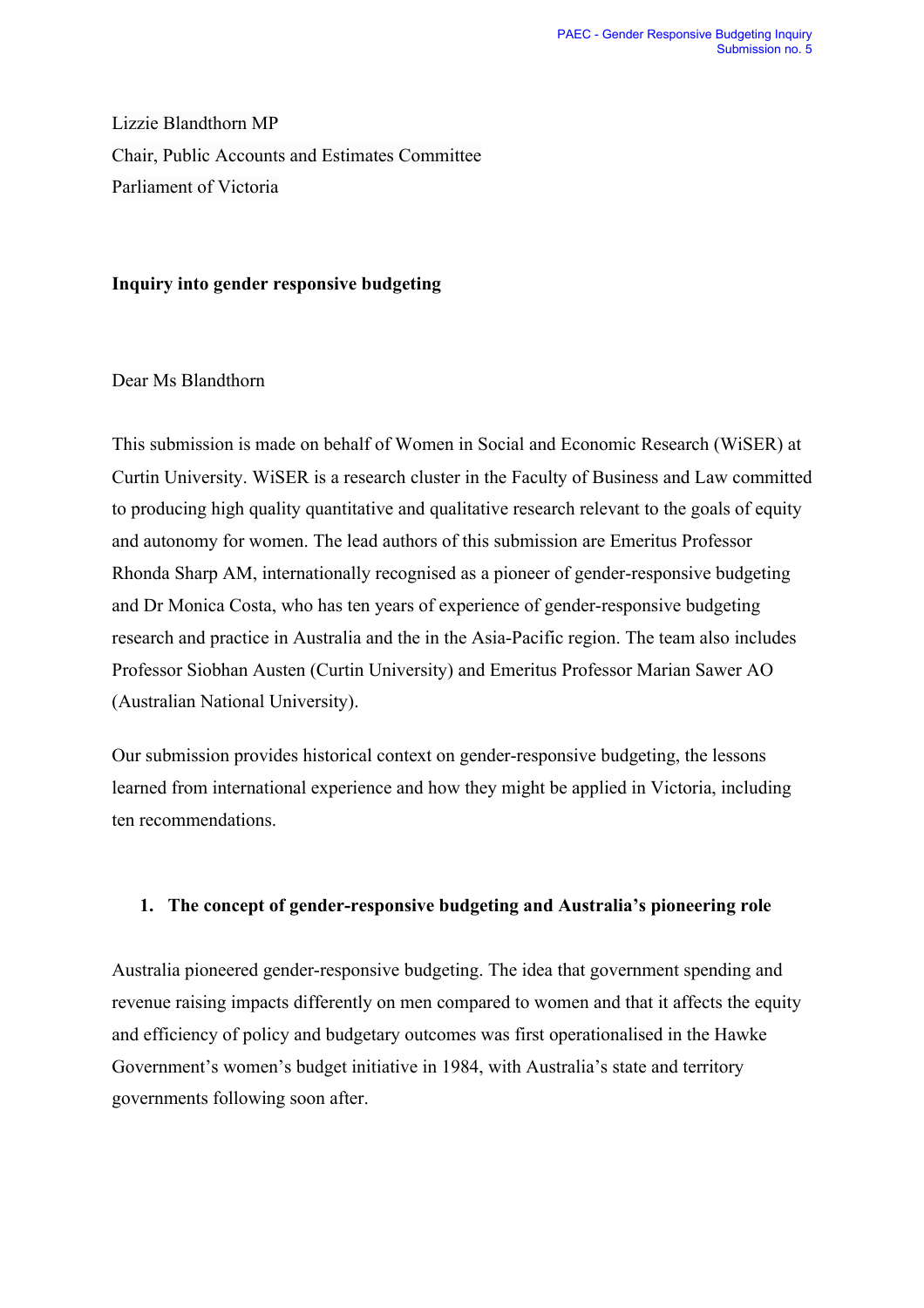Gender-responsive budgeting initiatives represented a conceptual shift in their recognition that the gender impact of budgets went well beyond gender-specific allocations, which have been estimated to be less than one percent of budgetary expenditures. The other 99 percent – general or mainstream government allocations – also needed to be scrutinised for gender impacts, thereby challenging the prevailing myth that budgets were gender neutral.<sup>1</sup>

Over time, conceptual refinements of gender-responsive budgeting have taken place. An important one has been to recognise the political effects of gender-responsive budgeting as a means of bringing about changes in policies, priorities and budgetary processes. These gender-responsive budgeting actions need to occur across the different stages of the budget cycle (ie, formulation, execution, implementation, evaluation/audit) and often involve different groups of actors and strategies at the different stages.

Recognition of the intersectionality of gender with other categories (socio-economic class, race, ethnicity, age, disability, sexuality, urban-rural location) is also central to the idea of gender-responsive budgeting. While Australia has taken an intersectionality approach on various issues in its women's budgets, the results has been patchy. Since 2016 Canada has sought to be more systematic by introducing its Gender Based Analysis Plus (GBA+), an analytical process used to assess how diverse groups of women, men and non-binary people experience policies, programs and initiatives.

However, globally gender-responsive budgeting is very much an evolutionary concept and there is no blueprint for it. Initiatives take different forms distinguished by different normative frameworks and actors, tools of analysis, strategies for change, budget cycle entry points, political commitment, gender equality institutional arrangements, the level of development of the country and the structure of its public financial management system.<sup>2</sup>

 $1$  Rhonda Sharp calculated the relative size of targeted expenditures to women and girls and general or nongender targeted expenditures for the first *South Australian 1985-86 Budget and its Impact on Women.* Also see UNIFEM (2000) *Progress of the World's Women 2000*, UNIFEM, NY, https://www.unwomen.org/en/digitallibrary/publications/2000/1/progress-of-the-world-s-women-2000.

<sup>2</sup> Debbie Budlender, in collaboration with the Commonwealth Secretariat (2007) *Gender-Responsive Budgets in the Commonwealth Progress Report 2005–2007 Commonwealth Finance Minister's Meeting (Georgetown Guyana 15th –17th October 2007),* Commonwealth Secretariat, London, http://www.genderbudgets.org/content/view/472/153/.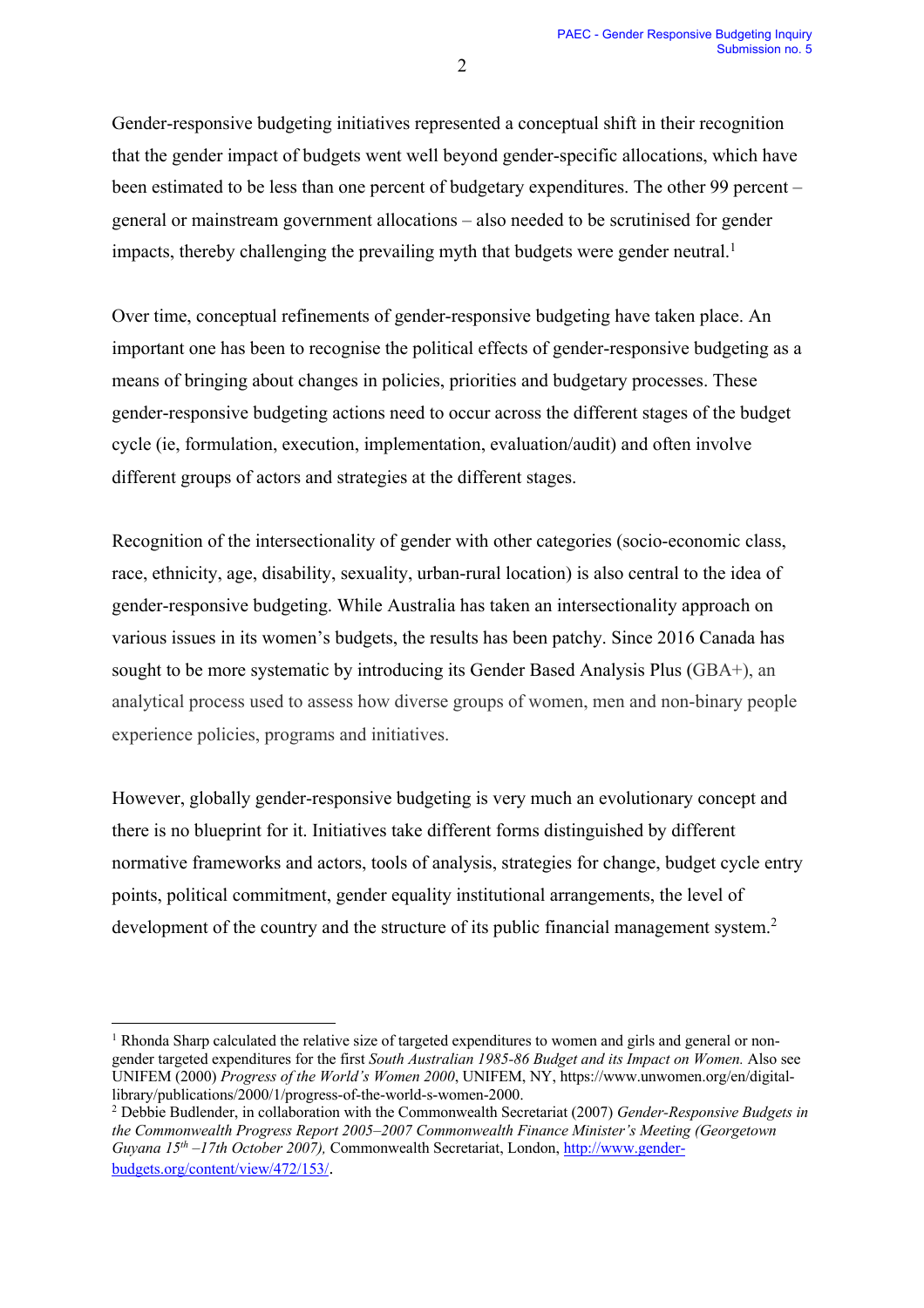#### **2. Gender-responsive budgeting goes global**

The idea of gender-responsive budgeting gained international momentum with its inscription in the 1995 Beijing Platform for Action. The number of gender-responsive budgeting initiatives has mushroomed over the past two decades with over 100 countries having undertaken an initiative coordinated either inside or outside government. gender-responsive budgeting work is now being advocated by international organisations such as the G7, Organisation for Economic Co-operation and Development (OECD) and United Nations (UN) bodies. Christine Lagarde, the head of the International Monetary Fund (IMF), has said she wants the Fund to incorporate gender budgeting in the advice it gives and the IMF has surveyed successful gender-budgeting practice in Europe. <sup>3</sup> The 2016 OECD survey, *Gender Budgeting in OECD countries, <sup>4</sup>* indicates growing interest with almost half of these countries having introduced, planning to introduce or actively considering introduction of these initiatives. To inform the design of these initiatives a growing body of research has emerged focusing on the conditions for its successful implementation, tools of gender analysis, gender impact assessment, and the institutions and politics of budget decision making.

Meanwhile, Australia had essentially ceded leadership on gender-responsive budgeting by 2000. By then the state and territory governments had either ceased or become tired exercises. A women's budget continued in some form at the federal level for 30 years until it was terminated by the Abbott Government in 2013, but all Australian initiatives increasingly suffered from becoming focussed on political rhetoric along with inadequate gender analyses and informed actions for change by governments. The Victorian initiative shared similar limitations with that the other women's budgets including a lack of political commitment, uneven coverage of policies by departments, limited gender analyses and a lack of routine availability and use of gender disaggregated data, non-comparability of the analysis across budget years, lack of support from Treasury, a failure to assess and report on the negative

<sup>3</sup> Sheila Quinn (2016) *Europe: A survey of Gender budgeting efforts*, IMF Working Paper,

https://www.imf.org/en/Publications/WP/Issues/2016/12/31/Europe-A-Survey-of-Gender-Budgeting-Efforts-44148.

<sup>4</sup> Ronnie Downes, Lisa von Trapp and Scherie Nicol (2017) Gender budgeting in OECD countries, *Journal on Budgeting* 2016/3, http://www.oecd.org/gender/Gender-Budgeting-in-OECD-countries.pdf.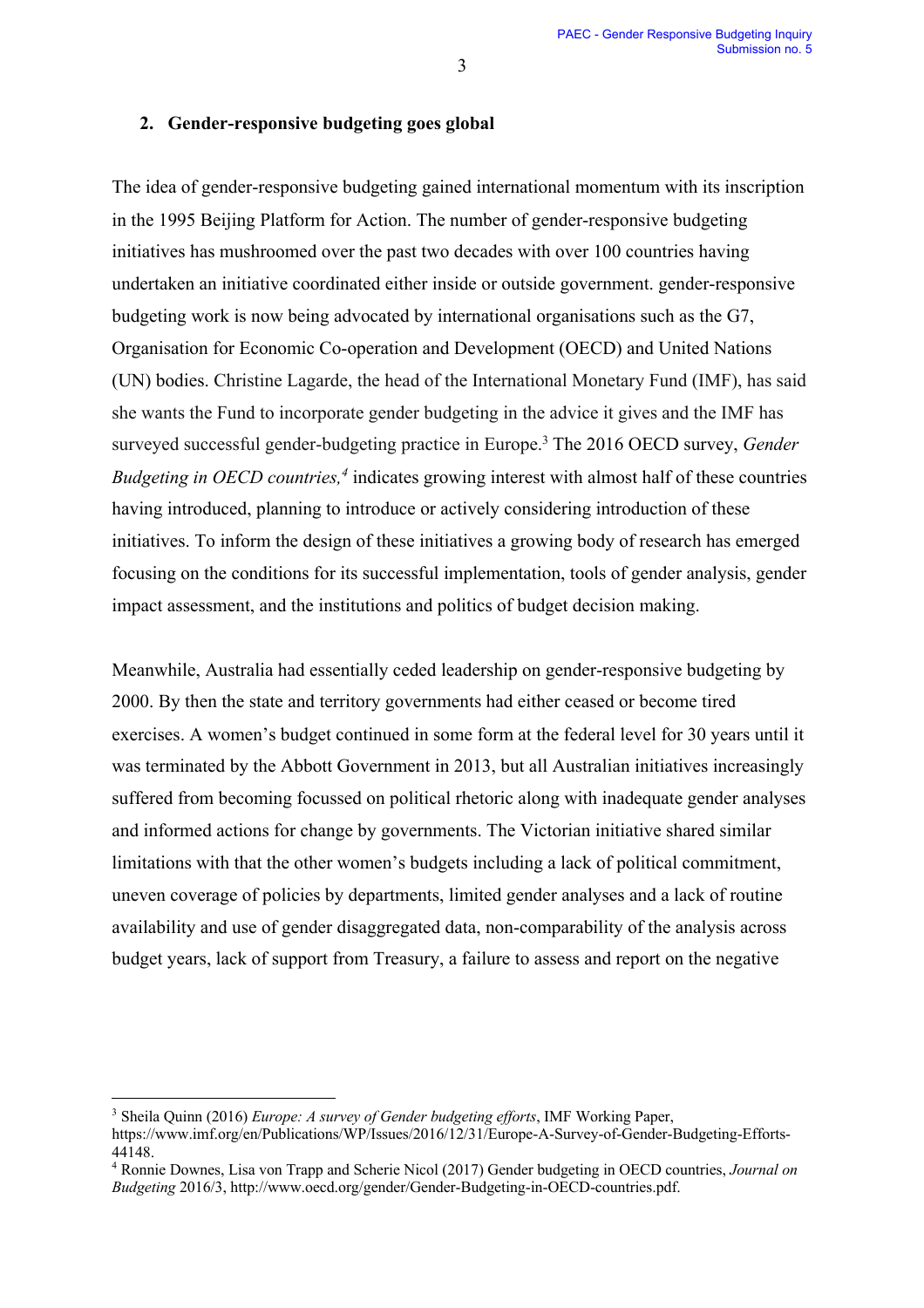gender equity impacts arising from neoliberal economic policies and lack of external oversight and parliamentary and civil society pressure for accountability.<sup>5</sup>

Renewed interest in gender-responsive budgeting has occurred with the re-launching of government initiatives in Victoria and the Australian Capital Territory. In parallel, there has been a resurgence of interest in training and research at the federal level with the Australian National University developing a series of well-attended one-day courses on gender impact analysis and gender-responsive budgeting. Other reasons to be positive about the future of gender budgeting in Australia include, since 2014, the production by the National Foundation of Australian Women of a powerful analysis of the impact of budget measures highlighting their positive and negative effects on gender equality. In addition, the Australian Labor Party has committed to reinstate women's budget statements, and in Opposition, continue to publish a Women's Budget Reply Statement each year.

# **3. Why is gender-responsive budgeting important?**

*Finance ministries have traditionally treated gender as irrelevant to their work. But they are eager to target gender gaps when they understand the economic losses they carry* (*The Economist*). 6

IMF economist, Janet Stotsky, in a global review of gender-responsive budgeting published in 2016, has described it as 'good budgeting'. <sup>7</sup> The review concluded that the adjustment of fiscal policy helps to fight biases against women that are costly to economic growth, the quality of life and women's economic and political empowerment. These claims reflect the central role of gender-responsive budgeting in improving the results of budgets generally, and gender equality and women's empowerment, in particular.<sup>8</sup>

<sup>5</sup> See Rhonda Sharp and Ray Broomhill (2013) *A Case Study of Gender Responsive Budgeting in Australia*, The Commonwealth Secretariat, https://www.unisa.edu.au/siteassets/episerver-6 files/global/eass/hri/grb\_papers\_australia\_comm-sec-updf\_final-copy-.pdf.

<sup>&</sup>lt;sup>6</sup> The Economist (2017) *The Economist Explains what is gender budgeting*, https://www.economist.com/theeconomist-explains/2017/03/03/what-is-gender-budgeting.

<sup>7</sup> Janet Stotsky (2016) Gender Budgeting: Fiscal Context and Current Outcomes, *IMF Working Group 16/149*: 12, https://www.imf.org/en/Publications/WP/Issues/2016/12/31/Gender-Budgeting-Fiscal-Context-and-Current-Outcomes-44132.

<sup>8</sup> Susan Himmelweit (2002) Making visible the hidden economy: The case of gender-impact analysis of economic policy, *Feminist Economics* 8(1): 49–70,

http://www.bridge.ids.ac.uk/sites/bridge.ids.ac.uk/files/Docs/himmelweit.pdf.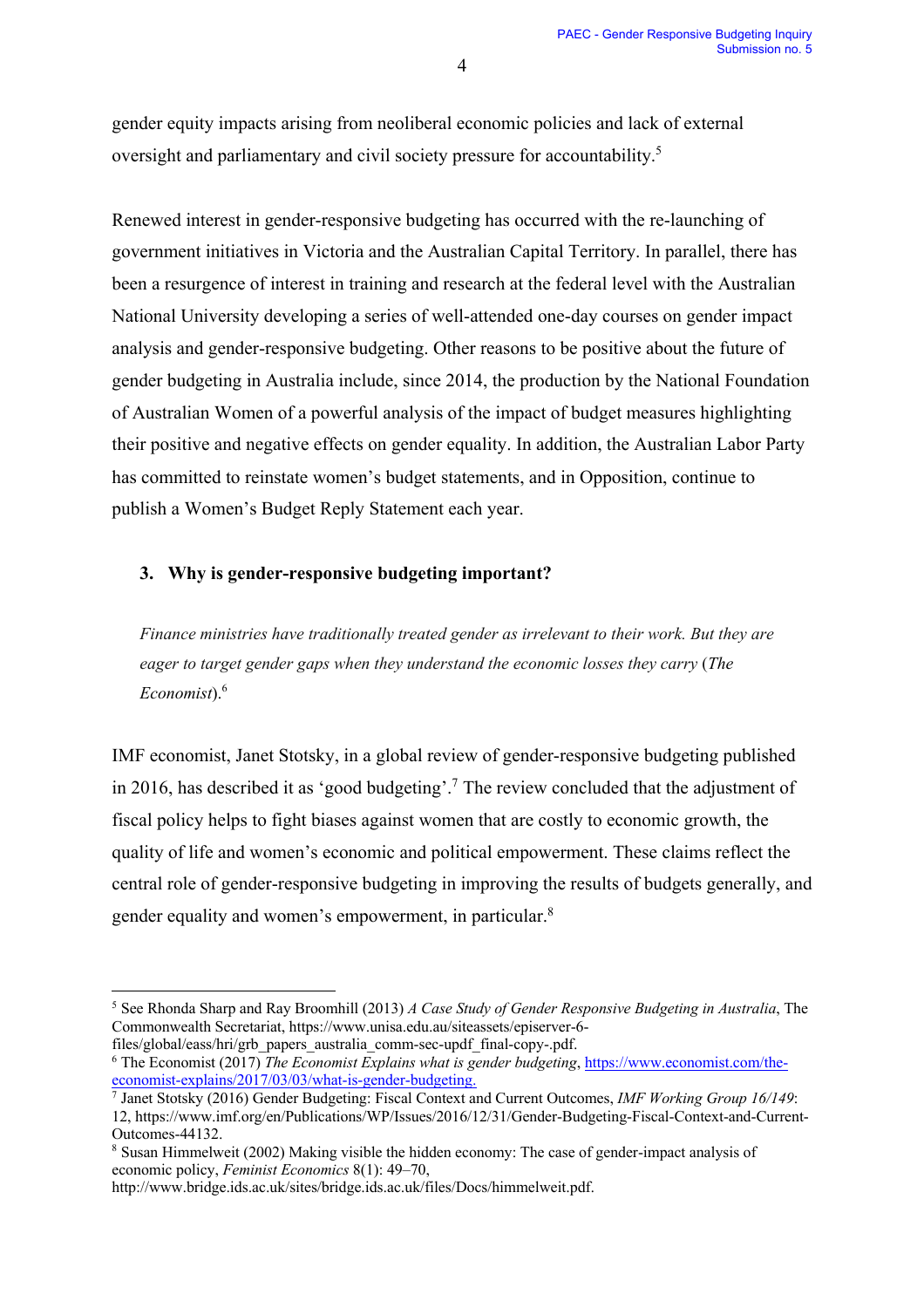A major way in which gender-responsive budgeting contributes to good budgeting is by giving a focus to issues that are frequently overlooked or obscured in conventional budget analysis and decision-making. This includes the role of unpaid work, disproportionately done by women, in economic and social outcomes, the distribution of resources within as well as between families; and the extent to which women and men participate in budget decisionmaking. As a result, mainstream policies and budget allocations, while superficially may not appear to be about gender, often really are. For example, gender analysis demonstrates that policies of highly targeted benefits such as child care and rental assistance can produce very high effective marginal tax rates for women as secondary income earners and single parents through the interaction of the tapering of benefits and the income tax system. The negative impacts on women's paid work incentives adversely affects labour force participation, productivity and economic growth.

The invisibility of women's time doing unpaid domestic and care work in economic indicators contributes to policies that have a range of negative consequences for gender equality. For example, reductions in social services can increase women's unpaid care time burdens and opportunities to participate in paid work. The importance of gender-responsive budgeting here is that it draws on a wider perspective of the economy involving a consideration of all the processes of provisioning that fulfil people's needs (market, public sector, non-government organisations [NGOs], households, environment). Placing people at the centre of economic analysis, policy and resource allocations makes gender-responsive budgeting important as one strategy that can contribute to human well-being. As a result, gender-responsive budgeting is a relevant and complementary strategy for governments such as New Zealand that are exploring a well-being budget.

Other ways in which gender-responsive budgeting promotes good budgeting is by promoting good governance through increasing transparency and accountability and participation. Transparency in policy development and resource allocation was identified by the 2016 OECD survey as an important reason for gender-responsive budgeting. Features of genderresponsive budgeting such as gender analysis, participation of both women and men in budgetary decision-making processes and the recognition of women's rights and needs by government institutions are key elements of this good governance agenda.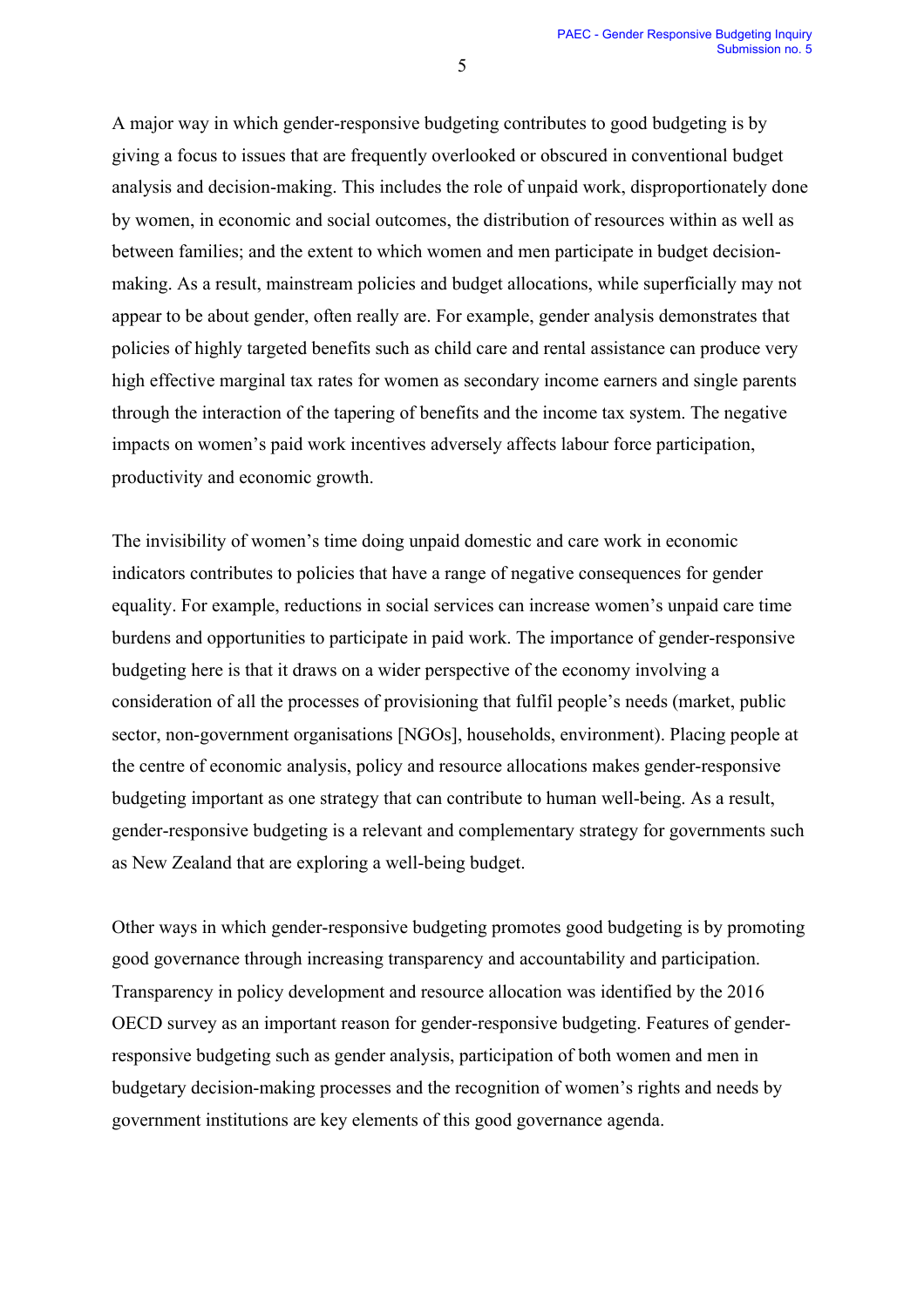Gender-responsive budgeting can further attempts to bring a performance focus to budgeting given that it placed the attention on outputs and outcomes, instead of inputs, as a more powerful means to assess policy. The emphasis on outputs and outcomes that is typical of performance-focused budgeting is consistent with the focus of gender-responsive budgeting.<sup>9</sup>

# **4. Is there evidence of the positive impacts of gender-responsive budgeting?**

There is a small but growing body of case-study evidence that government gender-responsive budgeting initiatives have contributed to a range of positive impacts. Reflecting on the experience of 80 countries around the world, the 2016 IMF study of gender-budgeting work shows that this work has shaped fiscal policies to address the needs of women and girls in areas such as education, health, and infrastructure. In addition, this gender-budgeting work has led to improvements in administration and accountability of government spending.<sup>10</sup>

It is important to note the complexity in assessing and interpreting impacts of genderresponsive budgeting. Government budgets and gender responsive budgets are multi-faceted processes located in the broader economy and society making it difficult to isolate a single factor responsible for gender-responsive budgeting success.<sup>11</sup> Accordingly, the literature on impacts focuses on ways in which it can work to promote greater gender equality and women's empowerment. These positive impacts include: (1) better gender disaggregated data and analysis for policy and budgetary decision making; (2) improved budgetary decisionmaking processes and service delivery and; (3) increased resource allocations in areas that matter for closing economic and social gaps between men and women.

An example of gender-responsive budgeting contributing to better data and analysis for policy and budgetary decision making is Sweden's Budget Bill. In 2005 its gender analysis

<sup>11</sup> Diane Elson and Rhonda Sharp (2010) 'Gender-responsive budgeting and women's poverty' in Sylvia Chant (ed) *The International Handbook on Gender and Poverty: Concepts, Research and Polic*y, Edward Elgar, London: 522–527, https://www.unisa.edu.au/archived/pages/research/Hawke-Research-Institute/Biennialresearch-theme/Research-projects/Gender-responsive-budgeting-in-the-Asia-Pacific-region/Publications/ . Rhonda Sharp and Diane Elson (2008) Improving budgets: a framework for assessing gender-responsive budget initiatives *in* Sri Mastuti et al, *Audit Gender Terhadap Anggaran*, CiBa, Jakarta, https://www.unisa.edu.au/siteassets/episerver-6-files/documents/eass/hri/gender-budgets/sharp-elsonimproving-budgets.pdf,

<sup>9</sup> Rhonda Sharp (2003) *Budgeting for Equity: Gender Budget Initiatives within a Framework of Performance Oriented Budgeting*, UNIFEM, https://www.unwomen.org/en/digital-library/publications/2003/1/budgeting-forequity-gender-budget-initiatives-within-a-framework-of-performance-oriented-budgeting  $10$  Stotsky (2016).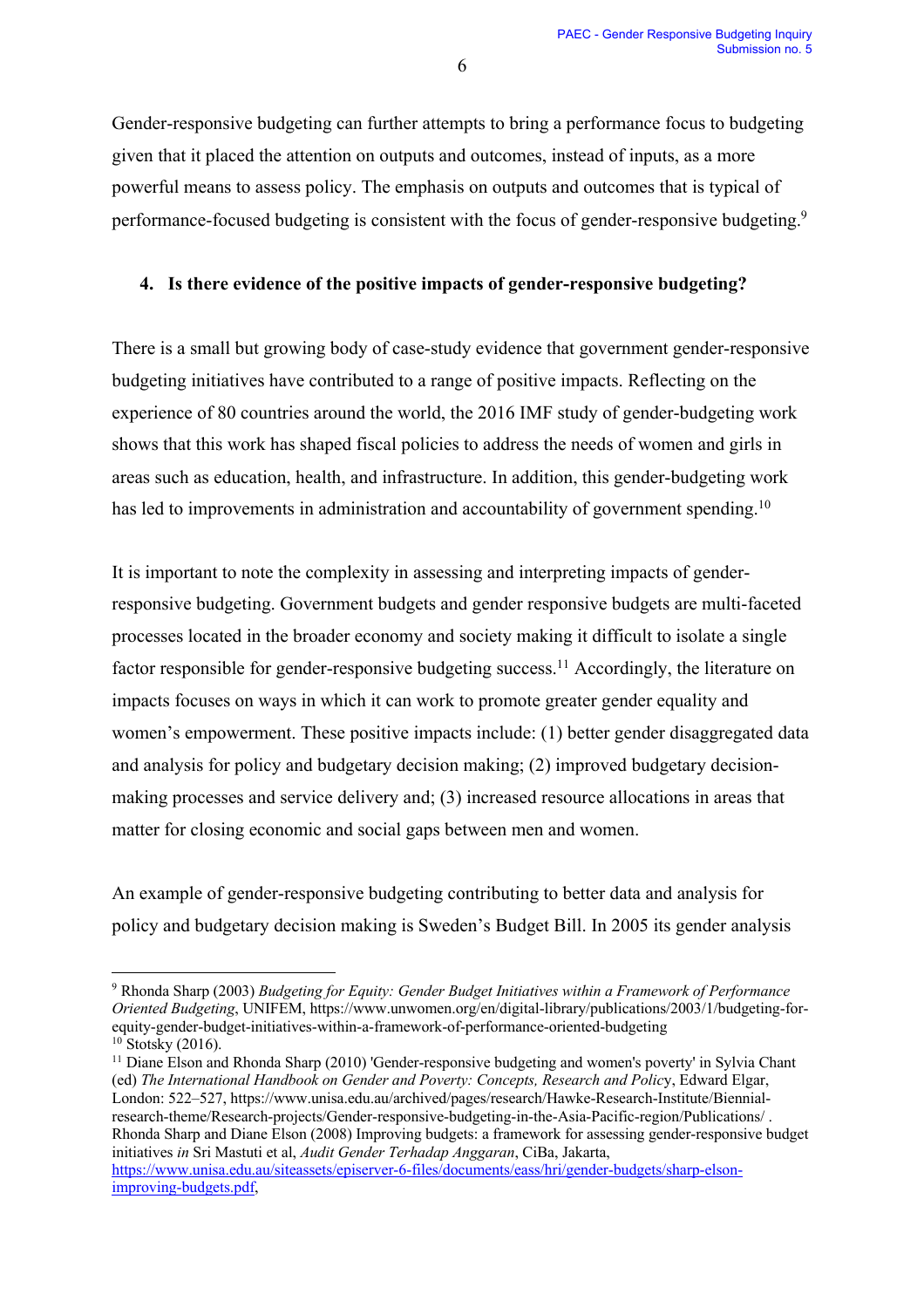accounted for the role of unpaid care work on women's economic security compared to men's over a life cycle. The Bill showed how parental leave and part-time work associated with small children contributed to a loss of income over ten years of SEK 304,000 for the mother compared to SEK 10,000 for the father which it noted would also be reflected in their future retirement income. <sup>12</sup> Similarly, the 2011–12 Australian federal government's *Women's Budget Statement* identified the impact of caring responsibilities on lifetime incomes of different groups of women. The analysis estimated that a female carer aged 30 years with two or more children and caring for a child with a disability, with an education of secondary school completion or less, would have expected earnings of less than \$100,000 over her working life. In contrast, a woman with comparable characteristics, without primary caring responsibilities, will earn four times that amount over her lifetime. This analysis contributed to providing a rationale for additional funding of early intervention services for young children with disabilities. 13

Gender-responsive budgeting introduces a variety of new budgetary ideas such as passing a legislative requirement for gender-responsive budgeting (France, Spain and Vietnam); making the budget call gender sensitive (South Korea, Morocco, Indonesia); developing gender disaggregated performance indicators; and monitoring their progress against the budget (Austria, National Agenda for Women under the Hawke Government); increasing the representation of women in decision making within and outside government on budgetary matters (Scotland, Timor-Leste); and publishing a budget accountability document (eg gender budget statement – Australia, Canada). However, there is limited research assessing the extent to which many of these tools have contributed to better gender equality outcomes.

A 2015 review of the role of 'engendered' Budget Call Circulars and Gender Budget Statements argues that their primary contribution has been to promote 'greater awareness of gender equality and how that may be reflected in policies, budget and implementation mechanisms'. <sup>14</sup> Also, in some countries these tools have contributed towards substantial

<sup>12</sup>Ministry of Industry, Employment and Communications (2006) *Moving Ahead: Gender budgeting in Sweden*, Stockholm: 15, http://store1.digitalcity.eu.com/store/clients/release/AAAAGNJH/doc/gender-budgeting-insweden\_2007.09.29-12.22.48.pdf.

<sup>13</sup> Minister for the Status of Women, Hon Kate Ellis (2011) *Women's Budget Statement 2011-12*, Australian Government, Canberra: 20, https://www.dss.gov.au/about-the-department/publications-articles/corporatepublications/budget-and-additional-estimates-statements/2011-12-budget/2011-12-womens-budget-statement.

<sup>&</sup>lt;sup>14</sup> Debbie Budlender (2016) *Budget call circulars and gender budget statements in the Asia Pacific: A review*, UN Women, https://asiapacific.unwomen.org/en/digital-library/publications/2016/05/budget-call-circulars-andgender-budget-statements-in-the-asia-pacific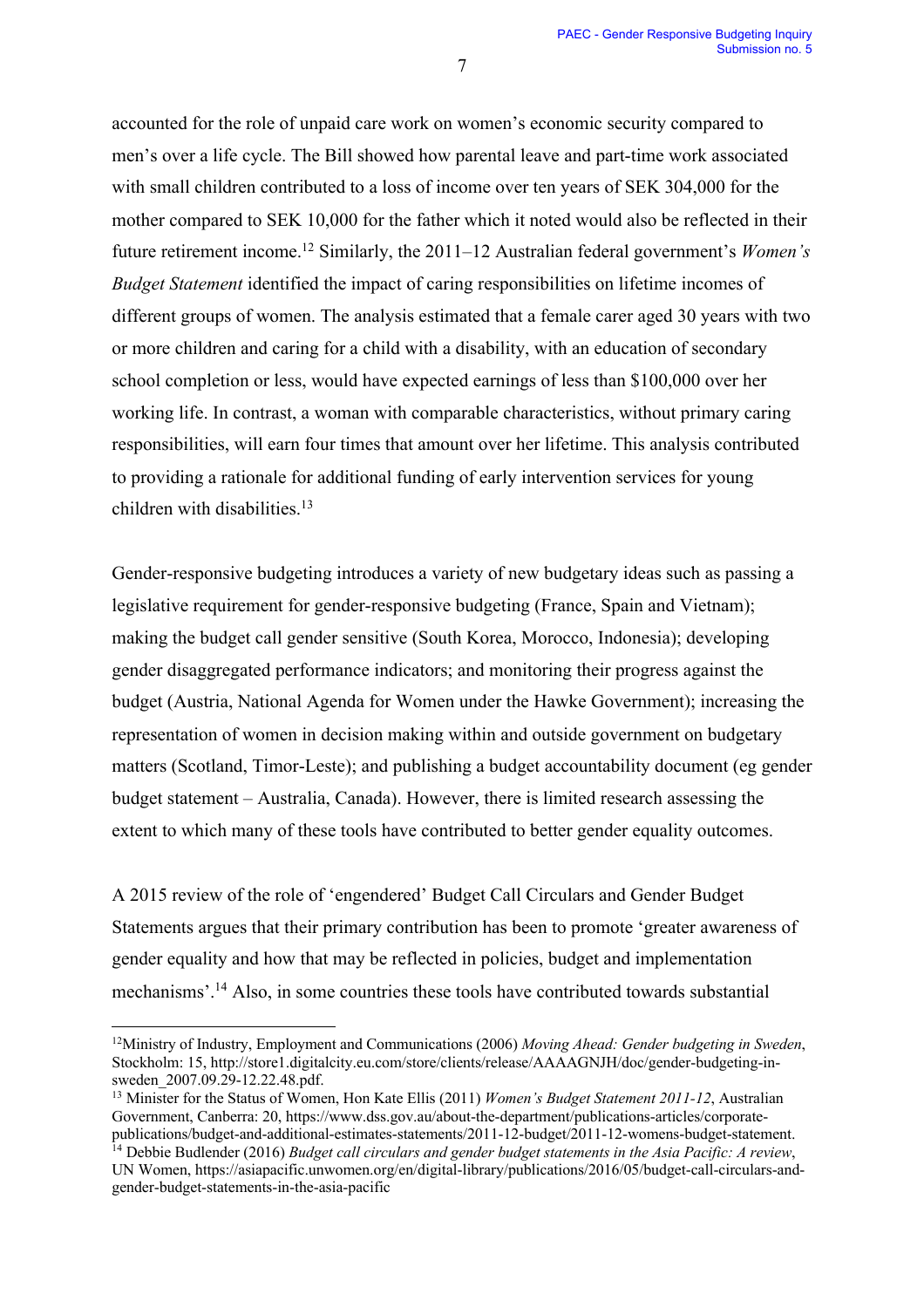improvements in the availability of information. The report concludes that there exists a significant potential role for these tools in improving gender equality and women's empowerment by addressing transparency and accountability gaps in the public financial management systems.

An example of improving women's participation in budgetary decision-making is a 2012 local government Gender-Responsive and Participatory Budgeting initiative in the Malaysian state of Penang. Women residents of a housing apartment block were encouraged to participate over the budget cycle in identifying their priorities for improving the cleanliness of their government housing estate. As a result, the residents secured a reallocation of the estate's cleaning expenses that generated jobs and income for some of the women residents. In Scotland, since 2014, the government has undertaken a transformational change in childcare policy and increased its budget allocations by positioning childcare as a form of investment in social infrastructure. Various examples of Australian women's budget statements over the years record budget allocations for a range of new policies that have contributed positively to gender equality and women's empowerment. They include the introduction of paid parental leave, support for domestic violence victims, parenting payments including payment to the primary care giver as well as anti-discrimination legislative change. More recently, the National Foundation of Australian Women (NFAW) *Gender Lens on the Budget* analysis of the 2017 welfare cuts showed that the effective marginal tax rate for some women would be 100 per cent over certain income ranges. Media coverage and advocacy by NFAW helped to achieve some modest policy and budget changes that reversed these negative impacts.

# **5. Lessons for Victoria's gender-responsive budgeting commitments from international experiences**

The conditions that inhibit or support the institutionalisation of gender-responsive budgeting manifest in different ways during (1) advocacy and agenda setting; (2) formal adoption; and (3) implementation of a gender-aware budget.<sup>15</sup> The 2016 UN Women report on gender responsive budgeting in the Asia Pacific region, covering 26 countries in the region,

<sup>&</sup>lt;sup>15</sup> Sharp (2003); Angela O'Hagan (2015) Favourable conditions for the adoption and implementation of gender budgeting: insights from comparative analysis, *Journal of Economic Policy* (2): 233–252.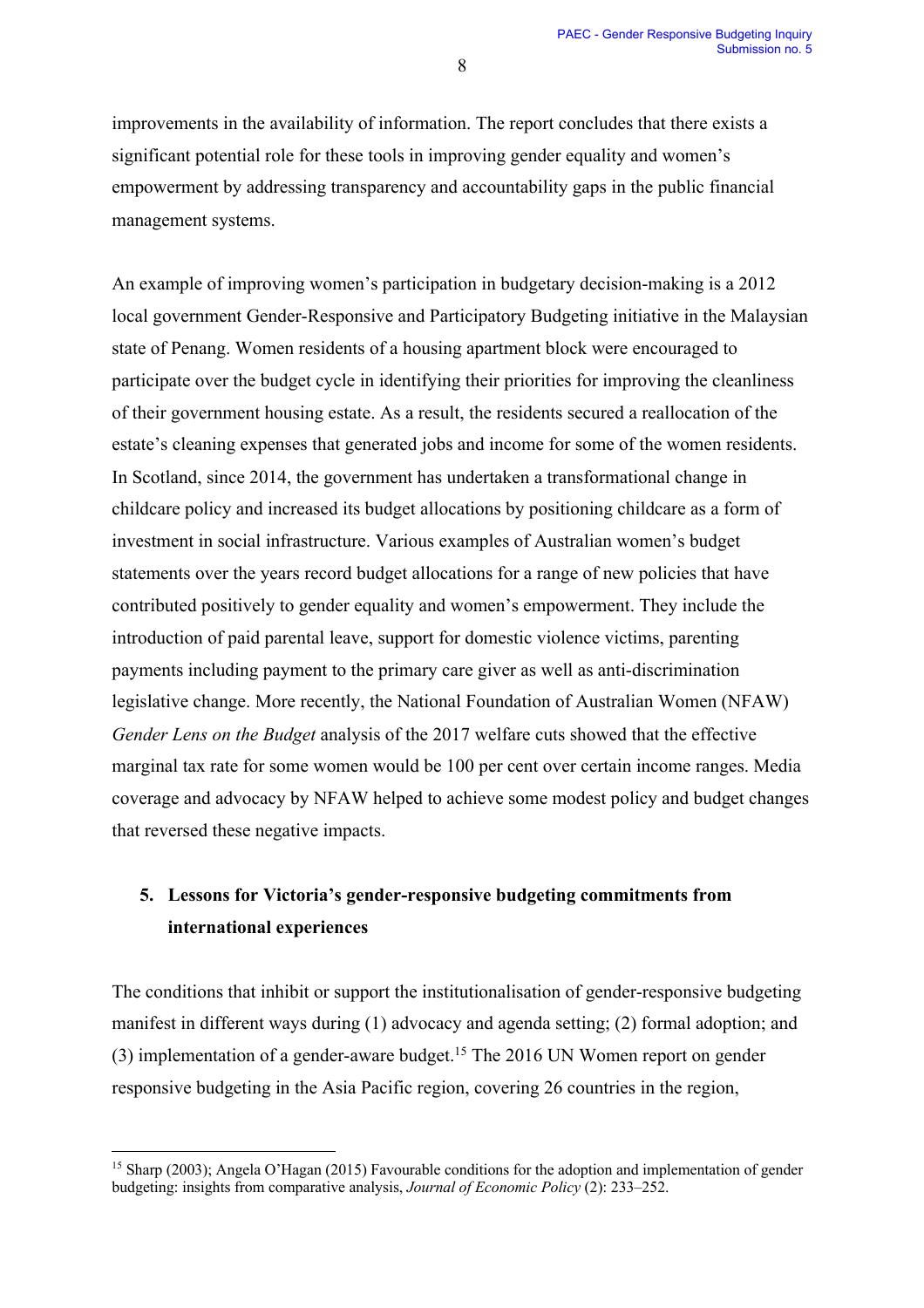demonstrated that some initiatives remain in an initial phase of advocacy and agenda setting; others have reached a degree of formal adoption but only a few can claim to have implemented gender-responsive budgeting with strong leadership and a strategy for its sustainability.<sup>16</sup>

It is arguable that currently Victoria has reached some elements of phases 1 and 2 with its formal adoption set out in its 2016 Gender Equality Strategy and the forthcoming Victorian Gender Equality. A further positive institutional condition for the advancement of genderresponsive budgeting in Victoria is the role of Women Victoria, a branch of the Department of Health and Human Services, working to the Minister for Women. In addition, the Ministerial Council on Women's Equality, a group of influential women who provide expert advice to the Minister for Women, can potentially play a significant role in maintaining genderresponsibility on the agenda. A centrepiece of Victoria's initial gender-responsive budgeting work is a short gender equality budget statement re-launched in 2017. In parallel, actors outside government have shown engagement, with this Inquiry illustrating interest within the Parliament and with an emerging awareness among NGOs. However, improvements to the currently uneven efforts to achieve a gender-aware budget in Victoria depend upon a number of institutional, context specific and normative factors coming together.

Early experience in Australia points to political will and political leadership particularly from co-ordinating departments such as Premier and Cabinet and Treasury, as being of the highest importance in advancing and consolidating gender-responsive budgeting. Budgetary context and discourse is also important to the way gender-responsive budgeting is framed and who is engaged in its implementation.

**Recommendation 1**: That a Victorian Government Taskforce (chaired by the Department of Premier and Cabinet and with representatives of the Department of Treasury and Finance, Women Victoria and other key agencies) provide sustained high-level political leadership.

Most gender-responsive budgeting initiatives have been underpinned by an equality/equity approach with an emphasis on men and women's different needs and circumstances and a

<sup>16</sup> Sheena Kanwar (2016) *Gender-responsive budgeting in the Asia-Pacific Region: A status report*, UN Women, https://asiapacific.unwomen.org/en/digital-library/publications/2016/12/gender-responsive-budgetingin-the-asia-pacific.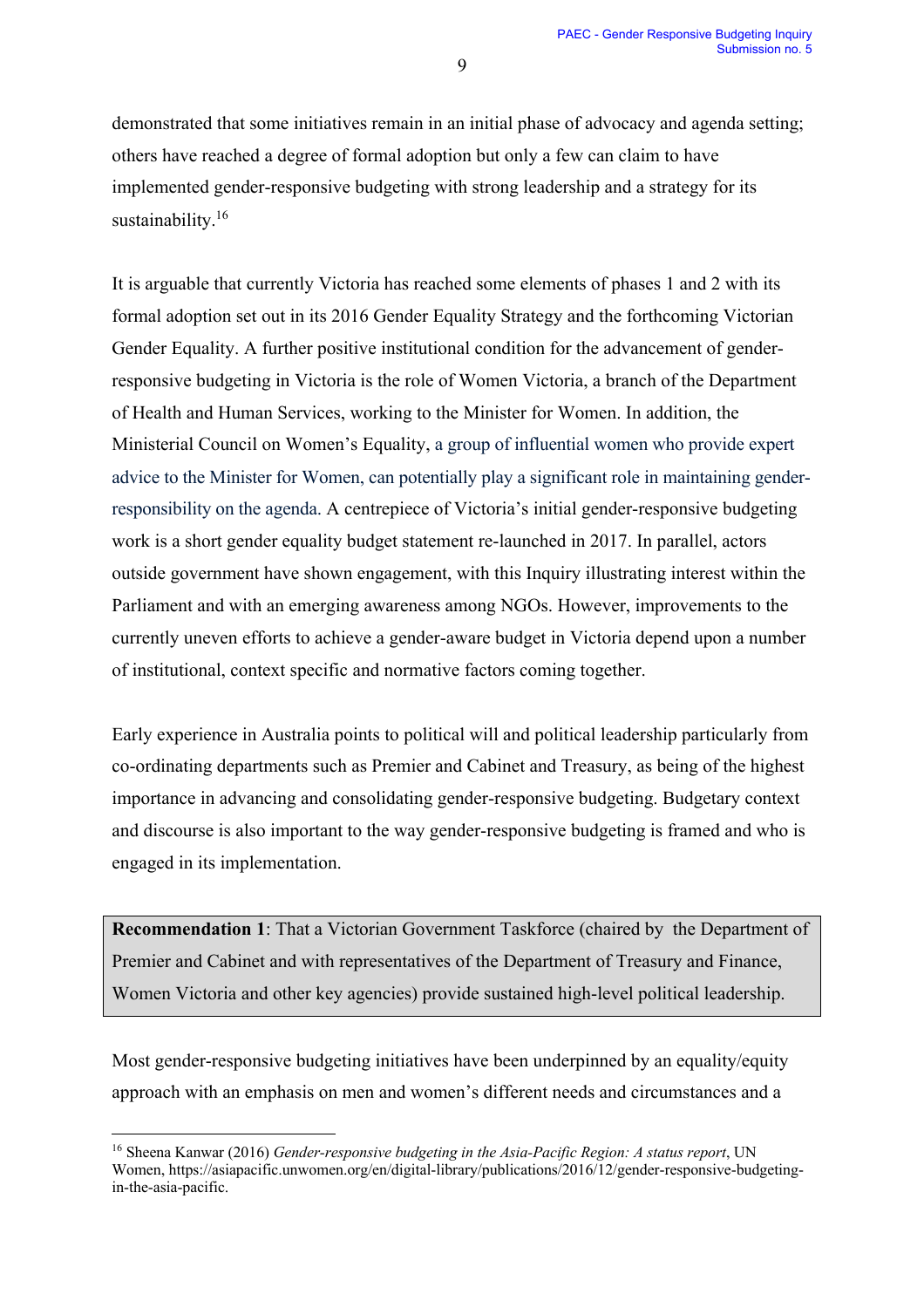clear aim to eliminate discrimination in opportunities and ensure equal allocation of resources, benefits and access to services. By the end of 2010s two additional normative frameworks began to shape the conceptual and practical underpinnings of gender-responsive budgeting work, namely human rights and well-being approaches.

The human rights approach offers links between the budget and the government's human rights commitments under international instruments (such as the Convention on the Elimination of All Forms of Discrimination against Women (CEDAW) and the 1995 UN Beijing Platform for Action). Such instruments seek to ensure equality of enjoyment of human rights between men and women.<sup>17</sup> In the late 1990s, San Francisco adopted a municipal ordinance relating the principles of CEDAW to the local context. This was a bold step given that USA had yet to ratify CEDAW or other human rights treaties. The San Francisco Ordinance requires departments to analyse their service delivery, employment practices and budget allocations against the principles laid out in CEDAW.<sup>18</sup> These human rights instruments place an emphasis on adequacy of funding to ensure compliance.

The well-being approach places an emphasis on the impact of the budget on individual opportunities to achieve well-being, such as making room for agency; recognising unpaid care work and social reproduction; and highlighting complementarity between services. The capabilities approach to well-being has been applied in several local government contexts in Italy. This framework has changed the way expenditure is construed with spending on training now posited as an investment and greater emphasis being placed on coordination across departments to realise individual capabilities. <sup>19</sup> In addition, gender-responsive budgeting frameworks have at times been merged with participatory budgeting such as in the case of the state of Penang.<sup>20</sup>

<sup>17</sup> Diane Elson (2006) *Budgeting for Women's Rights: Monitoring Government Budgets for Compliance with CEDAW*, UNIFEM, https://www.unwomen.org/en/digital-library/publications/2008/1/budgeting-for-women-srights-monitoring-government-budgets-for-compliance-with-cedaw-a-summary-guide-for-policy-makersgender-equality-and-human-rights-advocates.

<sup>18</sup> Anu Menon (2010) *Human Rights in Action: San Francisco's Local Implementation of The United Nations' Women's Treaty (CEDAW)*, City and County of San Francisco, Department on the Status of Women, http://citiesforcedaw.org/wp-content/uploads/2017/01/CEDAW\_report\_SAN-FRANCISCO-101810-1.pdf.

<sup>19</sup> Tindara Addabbo, Giovanna Badalassi, Francesca Corrado and Antonella Picchio (2008) *Well-being gender budgets: Italian Local governments case*, Centro di Analisi delle Politiche Pibbliche n. 41.

<sup>20</sup> See https://participedia.net/case/5285.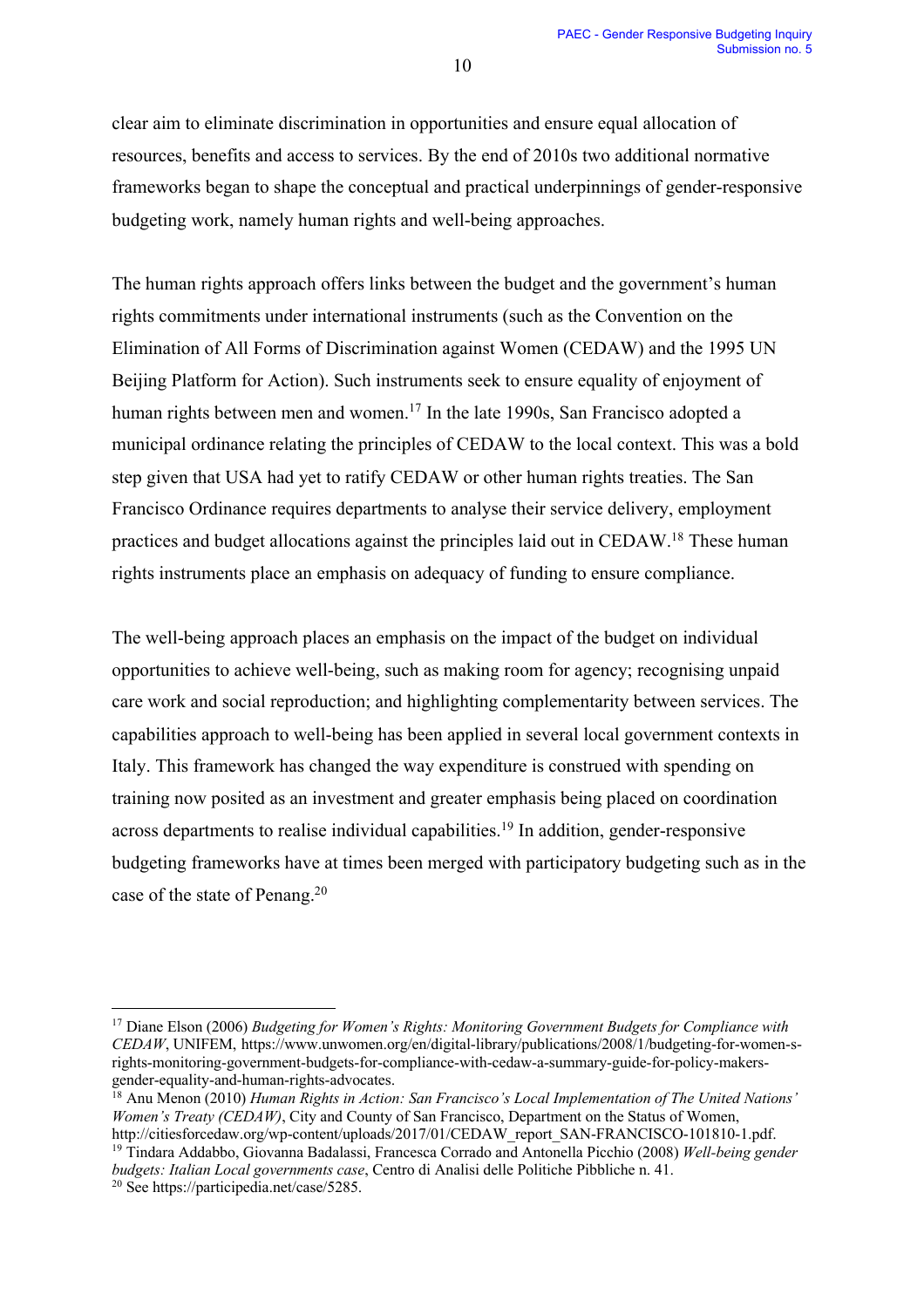**Recommendation 2**: That the Victorian Government develop a clear conceptual framing of its gender-responsive budgeting and consider the appropriate normative framing (equity/equality, human rights or well-being) in alignment with Victoria's gender equality policy and commitments.

Australian experience has highlighted the important role played by the gender budget statement as an accountability document, showing how programmes and budgets respond to gender inequality. <sup>21</sup> Currently the gender equality budget statement in Victoria is primarily a political document, rather than detailed analysis of the impact of the budget on equality using gender-disaggregated indicators and statistics. It role and the process to develop it should be reviewed.

**Recommendation 3**: That the Victorian Government review the process of developing the Statement to provide a detailed analysis of the impact of the budget on women and women, and other groups, and equal opportunities in the public service. Ultimately, the Statement should act as an accountability tool linking the government's interventions with its commitments and recognition of women's needs and rights.

Early experiences of developing the gender equality budget statements highlighted that a well-resourced and high capacity women's machinery in government is an enabling factor to coordinate the gender-responsive budgeting exercise. An additional enabling factor was the institutional position of this women's machinery at the heart of the policy process in the Department of Prime-Minister and Cabinet linked to a network of departmental women's units with responsibility for monitoring policy and with support from the high-level coordination of federal government departmental heads – the Secretaries' Taskforce on the Status of Women. 22

<sup>21</sup> Rhonda Sharp and Ray Broomhill (2013) *A Case Study of Gender Responsive Budgeting in Australia*, The Commonwealth Secretariat, https://www.unisa.edu.au/siteassets/episerver-6-

files/global/eass/hri/grb\_papers\_australia\_comm-sec-updf\_final-copy-.pdf.

 $^{22}$  Marian Sawer (2002) Australia: The mandarin approach to gender budgets, in Debbie Budlender and Guy Hewitt (ed.) *Gender Budgets Make More Cents*, Commonwealth Secretariat, United Kingdom: 43-64, https://www.thecommonwealth-ilibrary.org/commonwealth/social-issues-migration-health/gender-budgetsmake-more-cents/australia-the-mandarin-approach-to-gender-budgets\_9781848597983-5-en.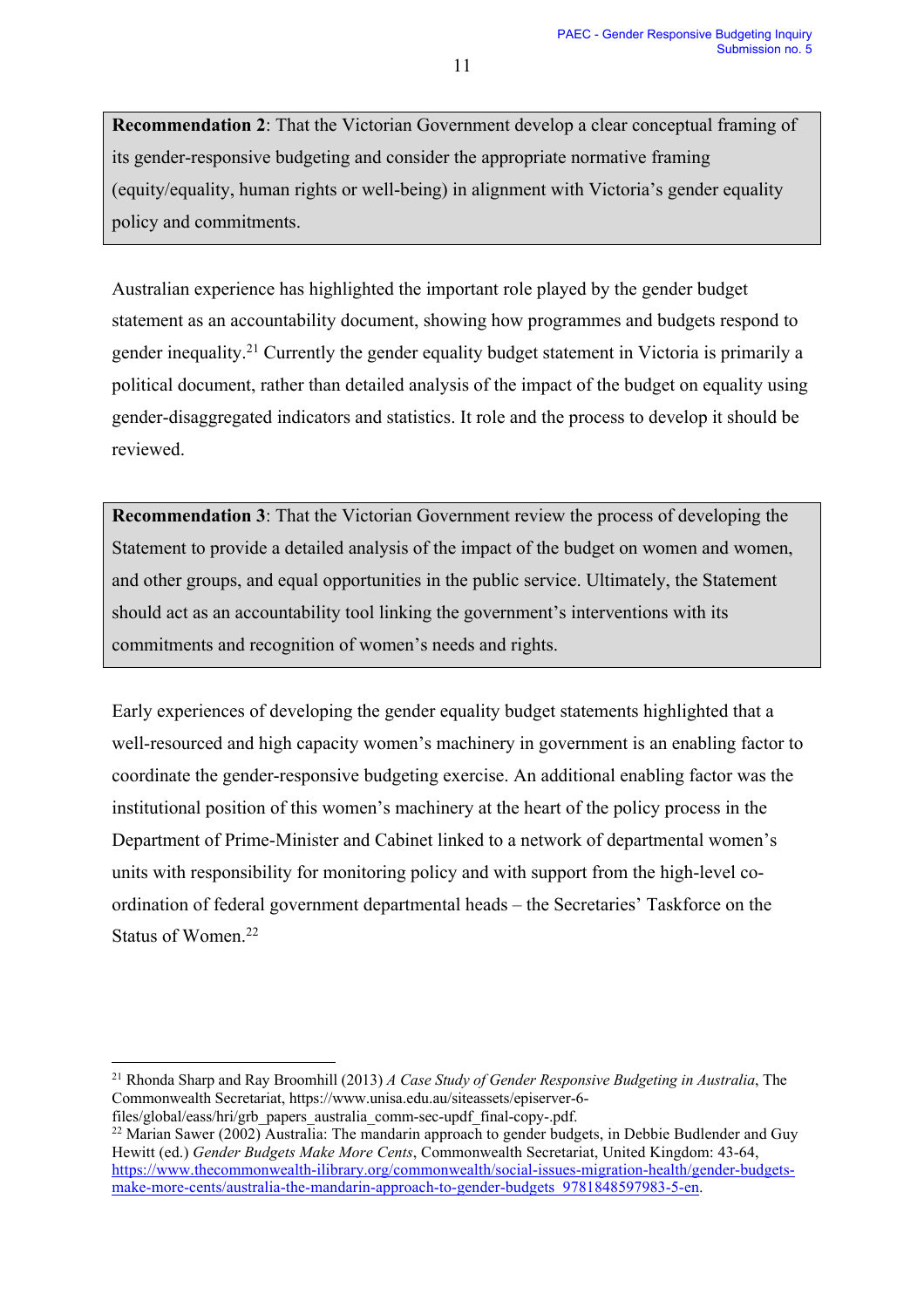**Recommendation 4**: That the Victorian Government bolster the position and resourcing of Women Victoria to enable it to provide expert advice to Treasury and Finance on the role of coordinating gender-responsive budgeting work.

A key lesson drawn from research on gender-responsive budgeting experiences is that many initiatives do not become institutionalised and wax and wane in their potential achievements. To address this some countries have adopted strong institutional mechanisms. Austria for example, has introduced constitutional and legislative provisions, whereby gender equality is an integral part of the budgetary principle of performance-orientated budgeting. A similar path was taken by Morocco where a 2014 organic finance law was designed to strengthen gender budgeting, including a requirement that gender equality be considered when defining performance objectives, results, and indicators in all line budgets. The same Act institutionalised gender reporting as a key part of the annual finance bill.<sup>23</sup> While statutory commitments have proven critical in many contexts, experience in the UK shows that legal obligations require adequate enforcement mechanisms. The Fawcett Society, a leading advocacy organisation sought to challenge the validity of the budget, arguing that the government had failed to meet its obligation under the 2010 Equality Act to conduct meaningful analysis of gender impact. This challenge was ultimately unsuccessful, illustrating the limits of the statutory provisions without adequate enforcement mechanisms.

**Recommendation 5**: That strong institutional mechanisms (such as constitutional, legal or policy requirements) are introduced, requiring that gender analysis is integrated in planning processes.

In both Austria and Morocco, the Ministry of Finance played a critical role, guiding the process and ensuring key spending ministries were prepared and engaged. The contribution of the Ministry of Finance in Morocco was recognized by the international community with the Ministry of Economy and Finance receiving the United Nations Public Service Award in 2014. In these contexts, Finance played a role in building technical capacity to implement new processes and guide changes to match its ambitions. An additional likely contribution of Treasury and Finance include the use of micro-simulation models to examine the

<sup>23</sup> Lisa Kolovich and Sakina Shibuy (2016) *Middle East and Central Asia: A Survey of Gender Budgeting Efforts*, IMF Working Paper.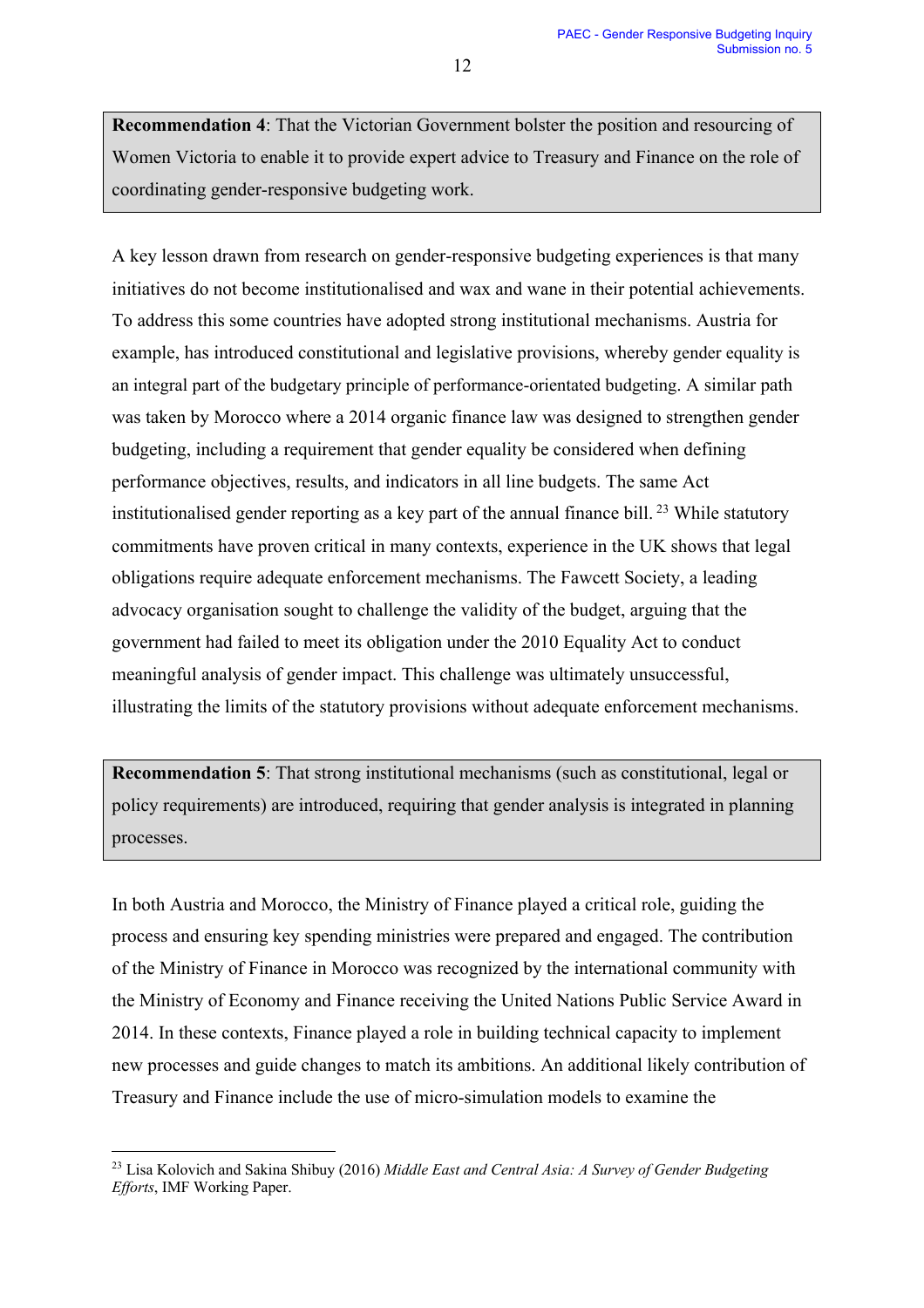distributional effects of policy changes including on the incomes of households and distribution between and within households, and impact in reducing income inequalities.

**Recommendation 6**: That the Department of Finance and Treasury provide high-level commitment to gender-responsive budgeting with: 1) internal mechanisms (ie, a genderresponsive budgeting working group) to ensure that gender-responsive budgeting is and remains a priority, 2) the capacity to guide and support the process and budget decisionmaking including ensuring that other ministries are informed, capable and engaged, 3) clear instruction for its implementation and follow up.

The rigorous analysis that is required for gender-responsive budgeting places a particular premium on reliable, credible and systematic data disaggregated by sex (and other factors such as income, ethnicity or disability), including administrative data, surveys and national statistics. Such data is needed to highlight how inequalities add to vulnerability and to tease out the impact of policy changes. Our own work in developing contexts such as Timor-Leste has highlighted the critical role that analysis can play in providing a headline indicator of gender inequality in service delivery to challenge assumptions of the neutrality of the budget and, potentially activate actions for policy change. <sup>24</sup> Another critical source of data for gender analysis is time use survey. This data is important to understand how men and women allocate time in paid work, unpaid care work, leisure and self-care. With this data it possible to best understand how men and women make decisions about time and improve our comprehension of well-being. Such time-use data is needed to establish evidence-based gender equality targets and objectives, as well as to monitor progress over time.

**Recommendation 7**: That the Victorian Government has a strategy to collect and publish data disaggregated by sex (and other factors such as income, ethnicity or disability) in a way that shows differences, inequality and gaps between groups of people. The Victorian Government should press for the re-instatement of Australia's time-use survey.

Research elsewhere has highlighted the role of parliamentarians, and specialised Parliamentary bodies in particular, in ensuring oversight of gender policy implementation,

<sup>24</sup> Siobhan Austen, Monica Costa, Rhonda Sharp and Diane Elson (2013) Expenditure Incidence Analysis: A Gender-Responsive Budgeting Tool for Educational Expenditure in Timor-Leste?, *Feminist Economics* 19 (4): 1-24.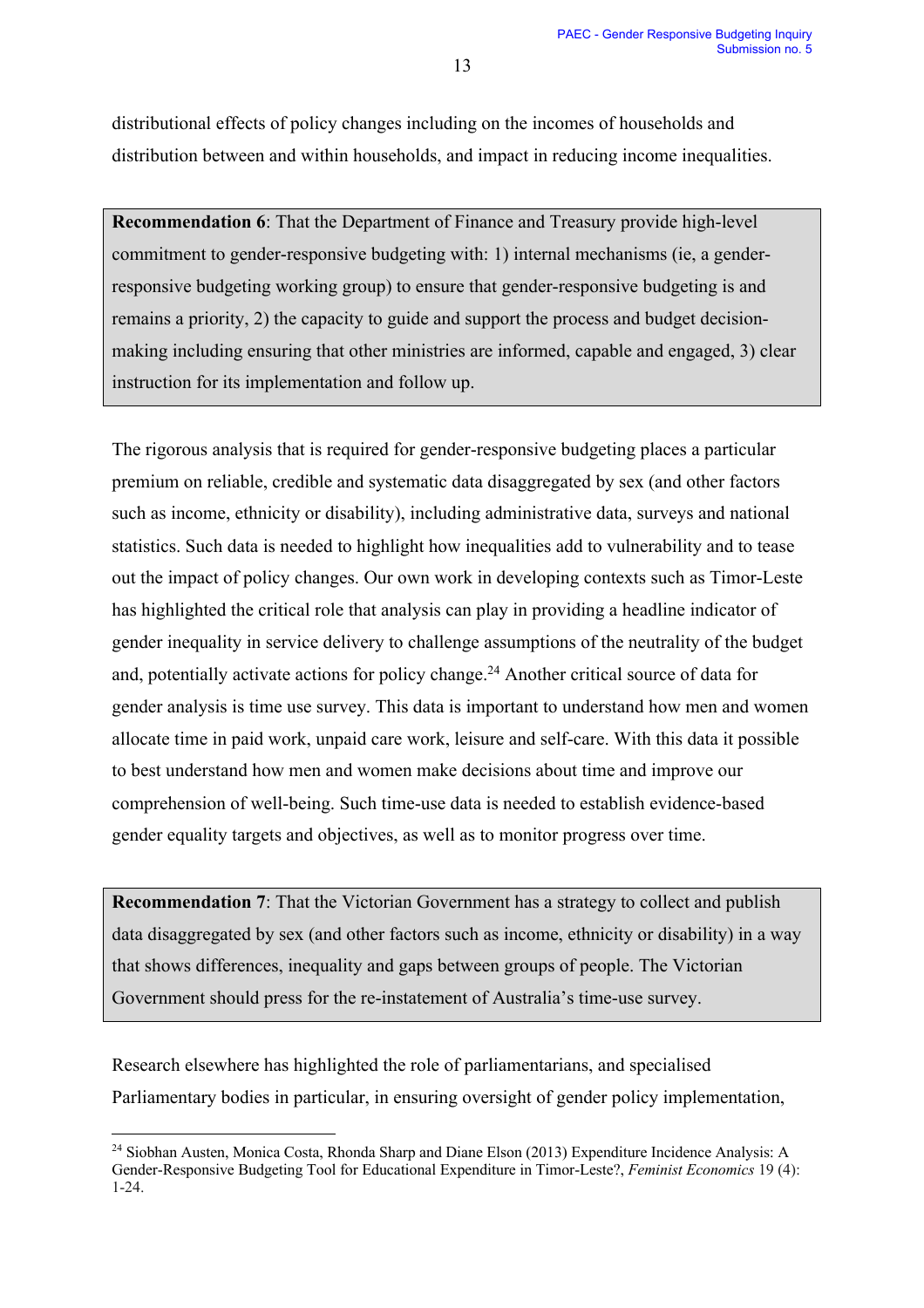including resource-allocation.<sup>25</sup> Our own research in Timor-Leste shows that such bodies played a crucial role in establishing the practice of scrutiny of the budget from a gender perspective. One of the important outcomes of these efforts was the increase of allocations to address violence against women.<sup>26</sup> A similar pattern has emerged in South Korea where a specialised parliamentary committee on gender equality together with women in nongovernmental organisations introduced a legal requirement that a gender perspective be integrated into budgetary processes in its the 2006 Financial Act. With this requirement underpinning it, South Korea gender budget statements have moved to cover a growing amount and percentage of total allocations.<sup>27</sup>

**Recommendation 8**: That the Victorian Parliament establishes a committee to oversight implementation of gender equality policy, including through the budget cycle.

Past experience in Australia has shown that the role of inside government initiatives is not sufficient for its success Without the surveillance and encouragement of those outside government gender-responsive budgeting has fallen short of its intended aims. <sup>28</sup> Governmentled gender-responsive budgeting, such as that initiated by the Victorian Government, should be seen as a component of a broader and interconnected strategy of developing budgetary decision-making processes and priorities in order to reduce persistent gender inequalities. Other strategies include active advocacy by civil society organisations. Links between government and non-government gender-responsive budgeting work enhance the potential of these initiatives to address gender inequality and produce more equitable outcomes. Recent experience in the United Kingdom (UK) highlights the role of an NGO, the Women's Budget Group, in nurturing capacity and building political momentum for gender-responsive budgeting including providing advisory support to the government.

<sup>&</sup>lt;sup>25</sup> Marian Sawer (2015) Beyond Numbers: The Role of Specialised Parliamentary Bodies in Promoting Gender Equality, *Australasian Parliamentary Review*, 30 (1): 105-122.

<sup>26</sup> Monica Costa, Marian Sawer and Rhonda Sharp (2012) Women acting for women: Gender-responsive budgeting in Timor-Leste, *International Feminist Journal of Politics* 15 (3): 333-352. Monica Costa (2018) *Gender responsive budgeting in fragile states: The case of Timor-Leste*, Routledge Publishing, Oxford.

<sup>&</sup>lt;sup>27</sup> Reina Icii and Rhonda Sharp (2013) Government budgets and the promotion of gender equality in Japan and South Korea, *Proceedings of the IAFFE sessions of the 12th Conference of the Australian Society of Heterodox Economists*, University of New South Wales, Sydney, December 2-3.

<sup>28</sup> Rhonda Sharp and Ray Broomhill (1990) Women and Government Budgets, *Australian Journal of Social Issues* 25 (1).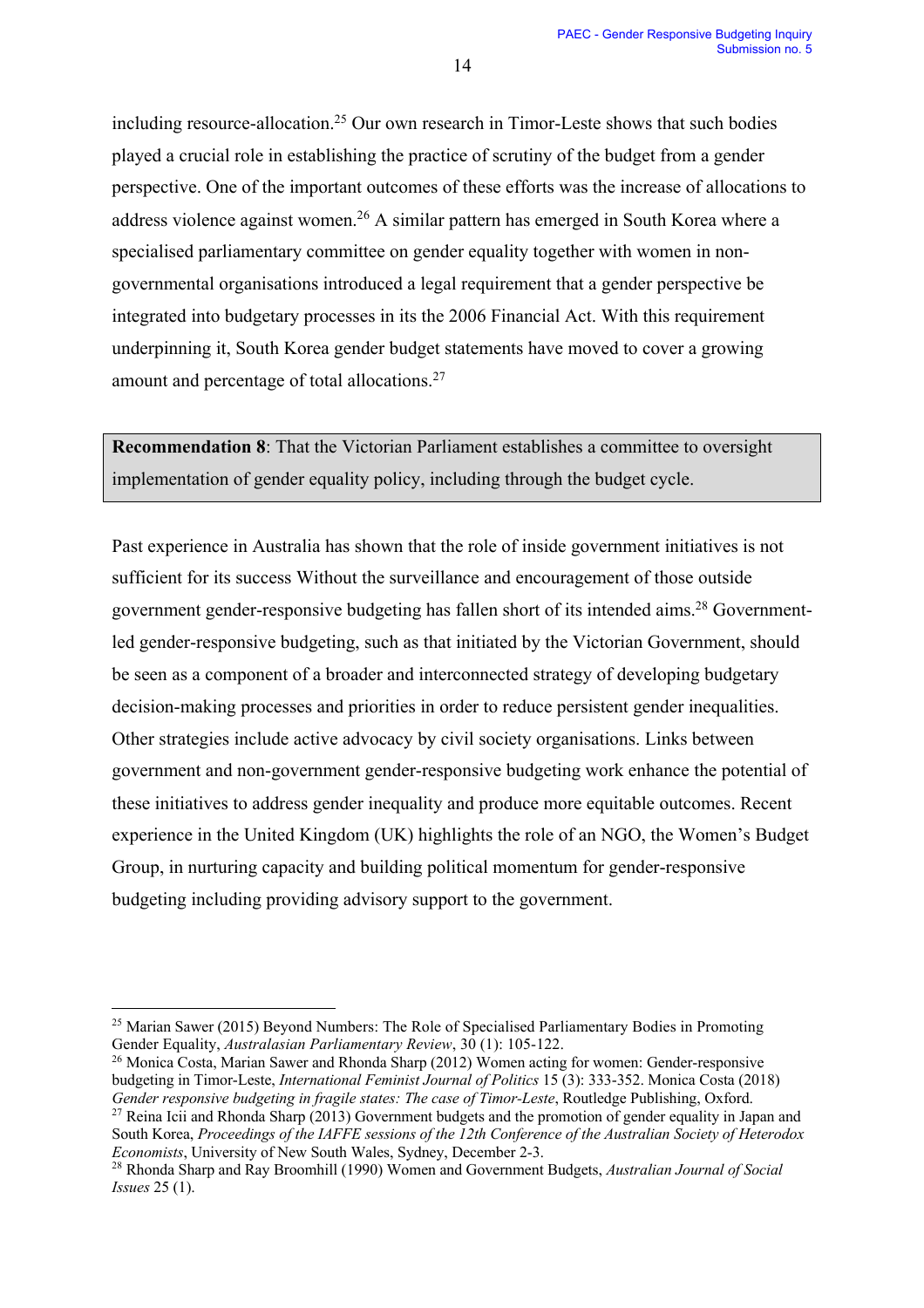**Recommendation 9**: That the Victorian Government establishes mechanisms to enable the participation of civil society organisations in its gender-responsive budgeting model, thus recognising the potential policy contribution of their skills and experience and the independent research and analysis they can provide.

The theory and practice of gender-responsive budgeting is broadening the frontiers of economics. Australian governments have been slow to include gender analysis of taxation and user pay policies and have avoided gender assessments of macroeconomic policy. The work of the UK Women's Budget Group illustrates the way researchers and activists on gender-responsive budgeting have challenged the failure to take into account the impact of policies and budgets on existing distribution of paid and unpaid work or the impact on intrahousehold issues such as domestic violence or the allocation of social security payments. This work is also broadening the concept of investment to include the care economy. There are, however, some reasons to be positive about the role of inside-government efforts to test the frontiers of economics – not least the way local governments in Italy have developed well-being budgeting with an emphasis on unpaid work, and gender inequalities in well-being and social reproduction.

**Recommendation 10**: That the Victorian Government embark upon an innovative program of gender-responsive budgeting based on international best practice.

For Victoria to move its gender-responsive budgeting work into fuller implementation it needs to demonstrate that decisions are taken in alignment with its chosen conceptual framework, that sound gender analysis is included in budget documents and informs decisions about resource allocation and processes. Critical to this is the political support lent by political actors as well as a strategy for sustainability, including improvements in availability and accessibility of data; training for policy makers across government departments, transparency in the budget process and the sustained engagement of civil society in examining the direct and indirect impacts of the budget. In simple terms, institutionalising gender-responsive budgeting is a long-term enterprise which requires interrelatedness between public policy process and the actual allocation of public monies. In such a context it will provide an important complement to other gender-equality strategies.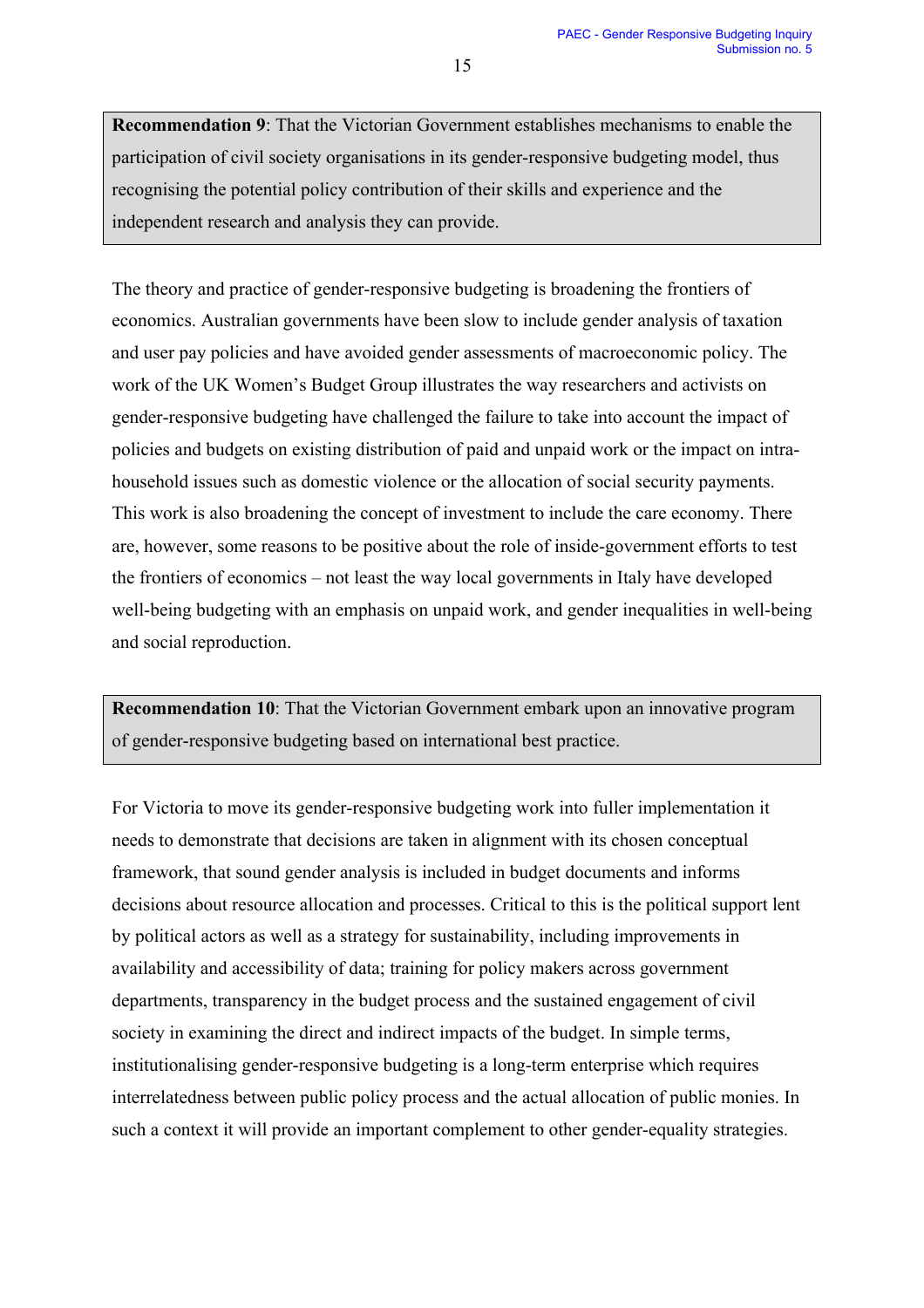While there is much work ahead, this Inquiry is an important way to start a new chapter for Victoria's gender-responsive budgeting work.

We trust the Public Accounts and Estimates Committee will give due consideration to our recommendations and we are happy to provide any further evidence that the Committee might find useful.

> Monica Costa, WiSER, Curtin University Rhonda Sharp, WiSER, Curtin University, Siobhan Austen, WiSER, Curtin University Marian Sawer, Australian National University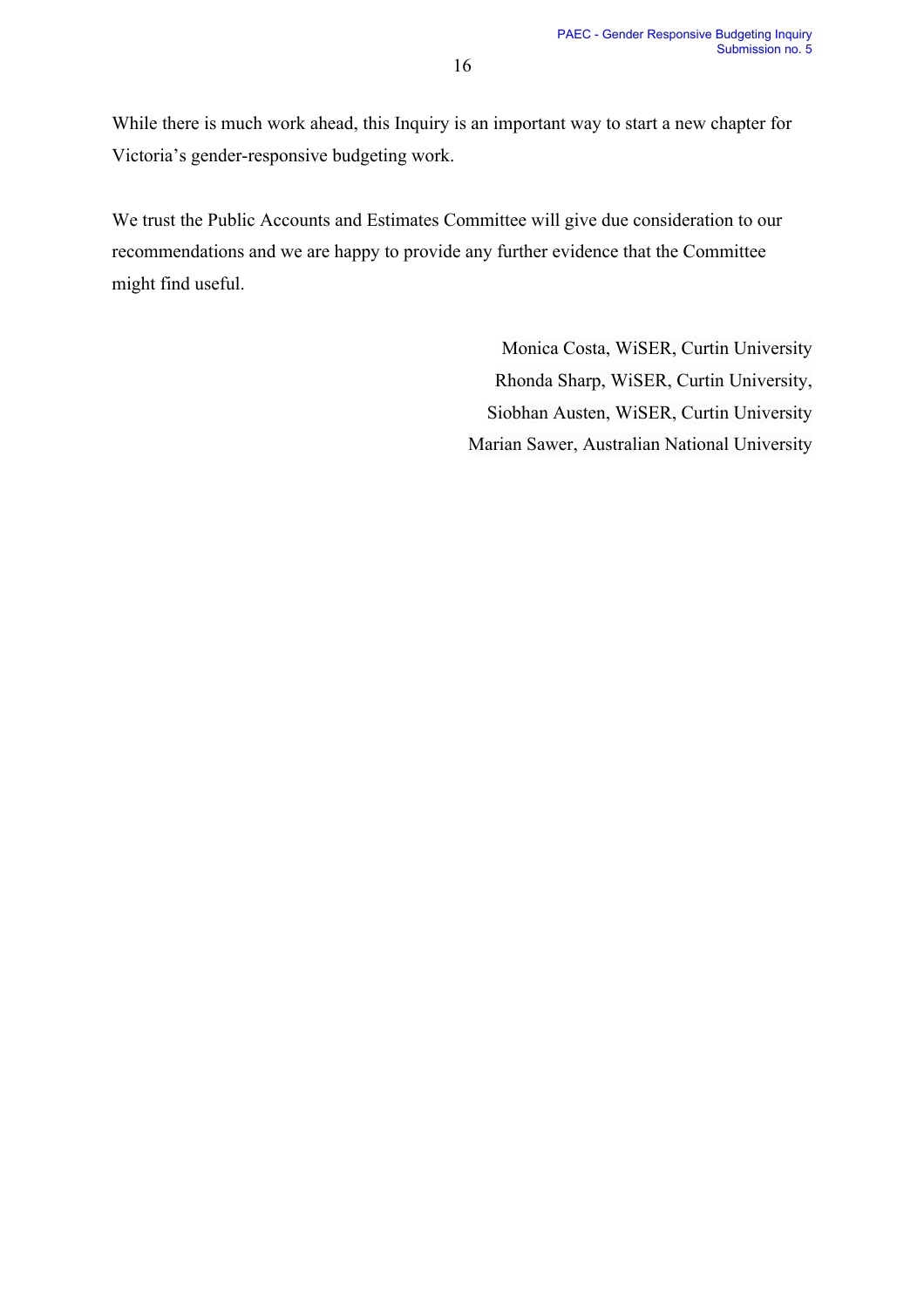# **Appendix: Research publications of authors of this submission**

This submission is based on a wealth of publications from the authors of this submission.

- Costa, Monica (2018) *Gender responsive budgeting in fragile states: The case of Timor-Leste*, Routledge Publishing, Oxford.
- Costa, Monica, Sawer, Marian and Rhonda Sharp (2012) Women acting for women: Gender-responsive budgeting in Timor-Leste, *International Feminist Journal of Politics*  15 (3): 333-352.
- Ichii, Reina and Rhonda Sharp (2013) Government budgets and the promotion of gender equality in Japan and South Korea, Proceedings of the IAFFE sessions of the 12th Conference of the Australian Society of Heterodox Economists, University of New South Wales, Sydney, December 2-3.
- Sawer, Marian (2015) Beyond Numbers: The Role of Specialised Parliamentary Bodies in Promoting Gender Equality, *Australasian Parliamentary Review*, 30 (1): 105-122.
- Sawer, Marian (2002) Australia: The mandarin approach to gender budgets, in Debbie Budlender and Guy Hewitt (ed.) *Gender Budgets Make More Cents*, Commonwealth Secretariat, United Kingdom: 43-64..
- Sharp, Rhonda (2003) *Budgeting for Equity: Gender Budget Initiatives within a Framework of Performance Oriented Budgeting*, UNIFEM.
- Sharp, Rhonda (2002) Moving forward: Multiple strategies and guiding goals, in Judd, K (Ed.) *Gender budget initiatives: Strategies, concepts and experiences*, United Nations Development Fund for Women, New York, pp.86-98.
- Sharp, Rhonda and Ray Broomhill (2013) *A Case Study of Gender Responsive Budgeting in Australia*, The Commonwealth Secretariat.
- Sharp, Rhonda and Ray Broomhill (1990) Women and government budgets, *Australian Journal of Social Issues,* 25(1), pp. 1-14.
- Sharp, Rhonda and Diane Elson (2008) Improving budgets: a framework for assessing gender-responsive budget initiatives *in* Sri Mastuti et al, *Audit Gender Terhadap Anggaran*, CiBa, Jakarta.
- Elson, Diane and Rhonda Sharp (2010) 'Gender-responsive budgeting and women's poverty' in Sylvia Chant (ed) *The International Handbook on Gender and Poverty: Concepts, Research and Polic*y, Edward Elgar, London: 522–527.